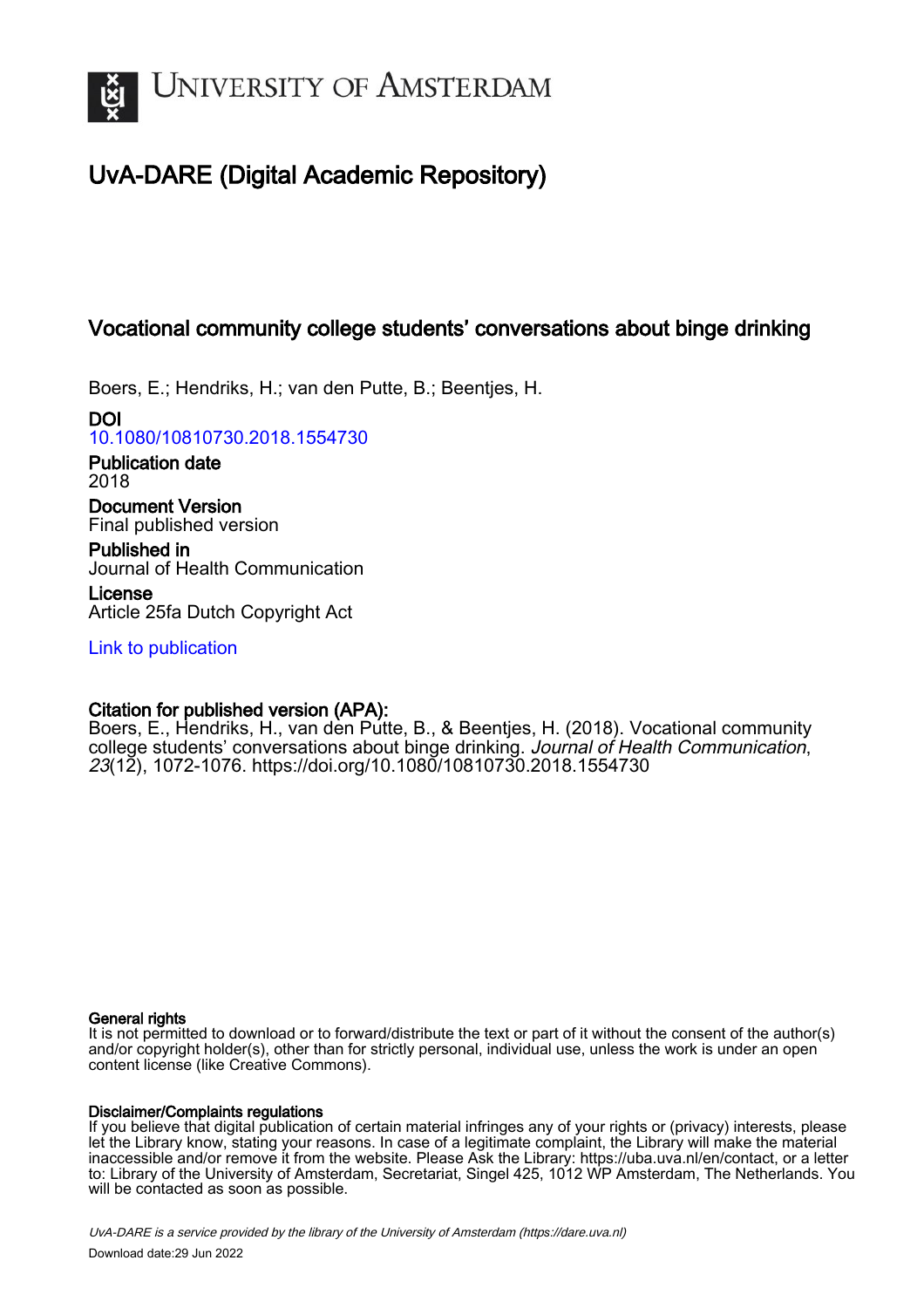Routledge Taylor & Francis Group

Check for updates

# Vocational Community College Students' Conversations about Binge Drinking

ELROY BOERS<sup>[1](#page-1-0)</sup>, HANNEKE HENDRIKS<sup>[2](#page-1-1)</sup>, BAS VAN DEN PUTTE<sup>2</sup>, and HANS BEENTJES<sup>2</sup>

<span id="page-1-1"></span><span id="page-1-0"></span><sup>1</sup>CHU Sainte Justine Research Centre, Department of Psychiatry, University of Montreal, Montreal, Quebec, Canada 2 Amsterdam School of Communication Research (ASCoR), University of Amsterdam, Amsterdam, The Netherlands

The large amount of vocational community college students that continue showing binge-drinking behavior might be an indication that interventions targeting this behavior have not been hugely successful. It might be that these interventions targeted beliefs that are less or not related with vocational community college binge-drinking behavior. The aim of this study was to identify vocational community college students` salient beliefs about binge drinking. In the context of the integrative model of behavioral prediction, we applied deductive qualitative content analysis of conversations about binge drinking. The analysis of vocational community college students` conversations about binge drinking revealed a significant amount of salient beliefs, such as cognitive and affective outcome beliefs and efficacy beliefs. These beliefs may be important indicators of vocational community college students` binge drinking. Moreover, to our knowledge, this study was the first to reveal a new set of beliefs, namely social judgment beliefs (i.e., vocational community college students` judgments about their peers` binge-drinking behavior). We believe that our study yielded salient beliefs that may serve as input for future interventions targeting binge drinking among vocational community college students.

<span id="page-1-7"></span>Binge drinking is a serious health issue in today's society. Among adolescents, and vocational community college students in particular, binge drinking is prevalent. Recent statistics show that 31% of vocational community college students consume on average 5–10 alcoholic units, 19% consumes 11–20 alcoholic units, and 14% consumes more than 20 alcoholic units per weekend (Trimbos Instituut, [2015](#page-5-0)). Given the negative consequences of binge drinking for one's health, these statistics are distressing. That is, it has been well documented that binge drinking is associated with negative short- and long-term consequences such as unintentional injuries and brain damage (e.g., Patrick et al., [2013\)](#page-5-1) as well as with negative mental outcomes such as depression and anxiety (e.g., Newbury-Birch et al., [2009\)](#page-5-2). These alarming statistics and facts suggest that current interventions, targeting binge drinking among vocational community college students, are insufficiently effective. A reason for this insufficient effectiveness might be that past and contemporary interventions target beliefs (people's knowledge, thoughts, and feelings about a behavior; Ajzen, [1991](#page-5-3)) that are less or not salient concerning vocational community college students' binge drinking.

<span id="page-1-6"></span><span id="page-1-5"></span><span id="page-1-4"></span><span id="page-1-2"></span>Previous work suggested that interpersonal communication is a fruitful source of people's salient beliefs toward behavior. For instance, Strack and Deutsch ([2004\)](#page-5-4) argued that interpersonal communication is a medium through which people express and ventilate salient beliefs underlying various behaviors.

Address correspondence to Elroy Boers, CHU Sainte Justine Research Centre, Department of Psychiatry, University of Montreal, Montreal, Quebec, Canada. E-mail: elroyboers@me.com <span id="page-1-3"></span>Furthermore, observational studies on interpersonal communication suggested that conversations predominantly consist of exchanges of social information (Emler, [1992,](#page-5-5) [1994](#page-5-6)). That is, Emler reported that approximately 70% of conversation time was taken up with the exchange of information about social events and the behavior of the speakers. In light of these findings, it seems reasonable to assume that interpersonal communication serves at least two functions. First, it allows speakers to convey to others a lot of information, thoughts, and feelings (beliefs) about themselves and their behaviors. Second, assuming that interpersonal communication is an interactive process, it facilitates the acquisition of beliefs of other individuals. Given these two functions of interpersonal communication, one may argue that, for example, conversations about binge drinking contain a lot of information, thoughts, and feelings about binge drinking. We believe that the content of these conversations provide valuable and up-to-date information about what vocational community college students know, think, and feel about binge drinking. Consequently, this conversational content might serve as input for interventions that aim to target binge drinking among vocational community college students.

Despite interpersonal communication about binge drinking being a potential source of salient beliefs about binge drinking, as far as we know, no previous study has assessed the content of conversations about binge drinking on the presence of vocational community college students' salient beliefs. In order to address this gap in previous literature, we designed a study in which vocational community college students talked about binge drinking with a classmate in an online environment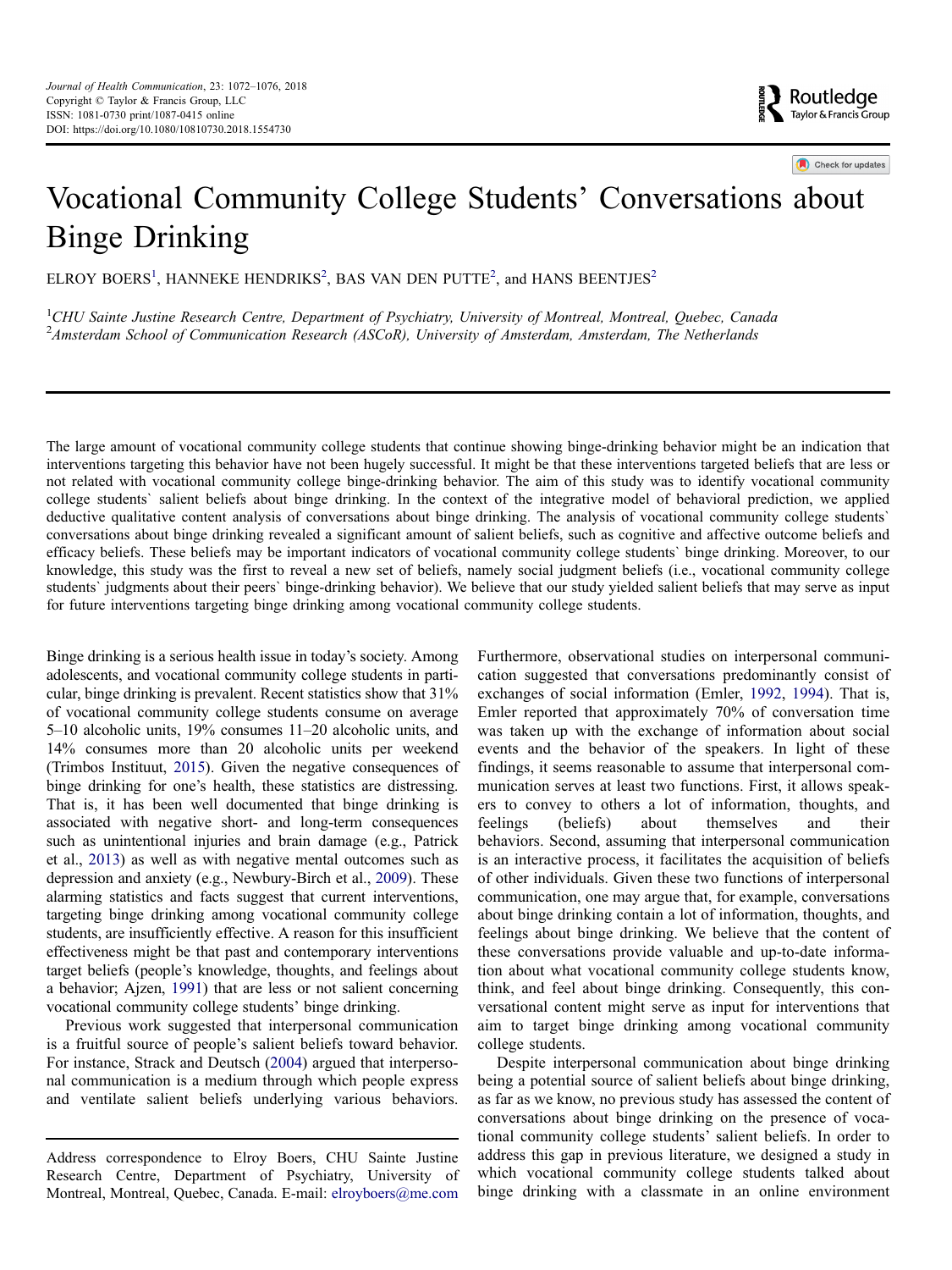#### Conversations about binge drinking 1073

(i.e., a Facebook-a-like-chatroom). Subsequently, by means of qualitative content analysis we assessed their conversation content. We reported on this content by describing their most salient beliefs about binge drinking. We used an online environment because online interpersonal communication has become a centerpiece in the social life of adolescents. For example, in North America, 68% of adolescents use the internet for communicating with peers (Valkenburg & Peter, [2011](#page-5-7)).

#### <span id="page-2-3"></span>Theoretical Framework

<span id="page-2-2"></span>To identify vocational community college students` salient beliefs about binge drinking, we used the integrative model (IM) of behavioral prediction (e.g., Fishbein, [2009\)](#page-5-8) as a theoretical starting point for our study. The IM posits, among other things, that behavior is guided by three kinds of beliefs: outcome, normative, and efficacy beliefs. Outcome beliefs refer to beliefs about the probability that performing the behavior will have positive or negative outcomes (e.g., binge drinking leads to more fun; binge drinking results in a hangover). Furthermore, the IM distinguishes two types of normative beliefs: injunctive normative beliefs and descriptive normative beliefs. Injunctive normative beliefs provide information about what is accepted or unaccepted within a social group, whereas descriptive normative beliefs are based on people's observations of how others portray alcohol-related behaviors (e.g., Cialdini, Reno, & Kallgren, [1990](#page-5-9)). Lastly, efficacy beliefs relate to people's perceptions of the extent to which particular factors will enable or impede performing the behavior. An example of an efficacy belief is that people believe that they are not capable of refraining from drinking while being at a party. According to the IM, these beliefs underlie, respectively, one's attitude (outcome beliefs), perceived norm (norm beliefs), and self-efficacy (efficacy beliefs) concerning the behavior. In turn, these behavioral determinants are considered predictors of people`s intention to (not) perform a behavior, which is considered to be the most relevant predictor of behavior.

#### <span id="page-2-0"></span>Methods

#### **Participants**

After receiving ethical approval, participants ( $N = 298$ ) who were vocational students were recruited from nine different vocational community colleges across the Netherlands and enrolled voluntarily by giving their informed consent prior to the study. Underage participants received a letter in which their parents were asked to provide their informed consent. Participants were classmates who shared a classroom several days a week and were therefore familiar with each other. Our sample of participants contained 185 females and 113 males ( $M$ <sup>age</sup> = 17.63 years ( $SD = 1.84$ ). The number of grades a school provided, depended on the number of first- and second-year grades there were available. The number of grades varied between 1 and 7. Most grades consisted between 15 and 20 students. Because of dropout (participants who did not talk about binge drinking

or provided too little relevant information), we lost a total number of 131 participants. Nevertheless, we value our sample of 298 vocational community college students.

#### Procedure

By means of a random name generator, pairs of participants were randomly distributed across chatrooms that resembled the chatroom function of Facebook. In order to commence and maintain the chatroom conversations, participants were provided with a list of topics to talk about. The list contained the following binge drinking-related topics: advantages/disadvantages of drinking, their perceptions concerning the ease/difficulty of (not) drinking, what they like/dislike about drinking, and their opinions about peers who never drink and peers who are drunk often. There was no moderator during the chat sessions, so participants were entirely free to follow their own course of conversation. Because the study took place during classroom hours there was limited time, therefore the conversations lasted approximately 5–10 minutes.

#### Deductive Qualitative Content Analysis

We used deductive qualitative content analysis to identify vocational community students` beliefs about binge drinking. The major premise of deductive qualitative content analysis is that the data are analyzed and categorized using an existing theory (e.g., Elo & Kyngäs, [2008](#page-5-10)). As noted above, we used the IM as theoretical framework for the current study. A deductive qualitative content analysis has three main phases: the preparation phase, the organizing phase, and the reporting phase (Elo & Kyngäs, [2008](#page-5-10)). Below, we will describe the first two phases. The reporting phase is the results section.

#### <span id="page-2-1"></span>Preparation Phase

In the preparation phase, the units of analysis were selected. In this case, we selected and analyzed every part of the conversation that was related to binge drinking (a statement that referred to binge drinking). Before the main analysis, to achieve accordance on what are and what are not statements about binge drinking, the first author and an assistant independently assessed 10% of the total sample of chatroom conversations and selected every statement related to binge drinking. Agreement about the selection of alcohol-related statements was perfect ( $r = 1.00$ ). The first author assessed the remaining 90% of the conversations.

#### Organizing Phase

In the organizing phase, the first author gathered every statement related to binge drinking from each chatroom and collected them in a document that was given to two independent coders. Both coders coded all statements. Based on a codebook, the coders interpreted and coded each statement in three main categories of beliefs: outcome beliefs, normative beliefs, and efficacy beliefs. As to outcome beliefs, we distinguished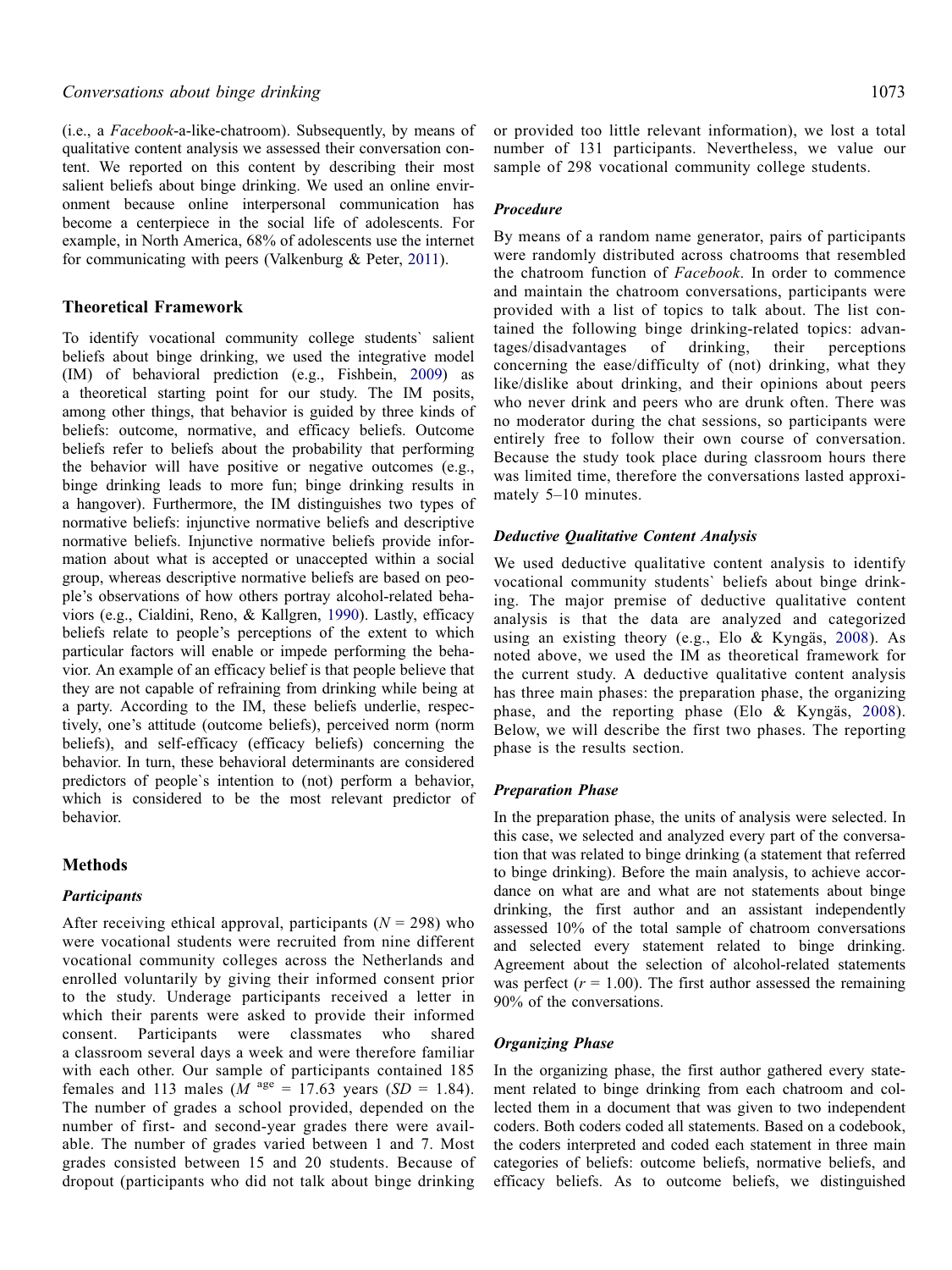between cognitive outcome beliefs and affective outcome beliefs. That is, our data contained outcome beliefs that were more related to vocational community college students' cognitions (knowledge) and outcome beliefs that were more related to their affect (emotions) with regard to drinking alcohol. Furthermore, an initial scan of our data did not reveal any normative beliefs. Instead, we revealed another category of beliefs, namely social judgment beliefs. We referred to social judgement as beliefs about vocational community college students` judgments of their peers' binge-drinking behavior (e.g., "I have respect for peers who are never drunk"). The coders agreed upon and included these social judgment beliefs in the coding process. Our coders considered the coding process saturated when agreed on to which belief category each statement belonged. A Cohen's Kappa value of .89 revealed that both coders sufficiently agreed on the beliefs and to which category they belonged (Landis & Koch, [1977\)](#page-5-11).

#### <span id="page-3-0"></span>Results

Below we report on vocational community college students` beliefs about binge drinking which were retrieved from their conversations. The beliefs reported are actual quotes, directly derived from these conversations.

#### Outcome Beliefs

We revealed two types of outcome beliefs: outcome beliefs related to cognitive outcome expectancies of alcohol use (i.e., cognitive outcome beliefs) and outcome beliefs related to affective outcome expectancies of alcohol use (i.e., affective outcome beliefs).

#### Cognitive Outcome Beliefs

The conversations showed that vocational community college students mostly hold outcome beliefs related to negative shortterm and long-term consequences that come with binge drinking. Vocational community college students stated that binge drinking has several negative short-term consequences, mostly related to beliefs about behavioral impairment, such as aggression (e.g., "Drinking makes you more aggressive than usual"), losing control over their behavior (e.g., "Too much alcohol makes you lose control"), and taking it a step to far (e.g., "Being drunk makes you cross certain lines").

Other beliefs about short-term negative consequences relate more to cognitive impairment. That is, vocational community college students stated that too much drinking results in feelings of sickness (e.g., "Too much alcohol makes you vomit"; "A big disadvantage of drinking too much is the hangover"). Aside from these negative short- term consequences, we also found beliefs related to negative consequences on the long term. For instance, vocational community college students stated that drinking alcohol leads to long-term cognitive impairment (e.g., "Too much drinking causes brain damage"; "You can drink yourself in a coma"). Vocational community college students` also stated that drinking might culminate in undesirable sexual behaviors (e.g., "A big risk of too much drinking is unsafe sex"; "A risk of drinking too much is the possibility of sex against my will"). Finally, other salient cognitive outcome beliefs were economically related ("I do not like the cost of drinking"; "It is really expensive").

#### Affective Outcome Beliefs

In contrast to vocational community college students` cognitive outcome beliefs, their affective outcome beliefs were rather positive toward binge drinking. A significant amount of these positive outcomes are related to the belief that binge drinking is an enjoyable experience (e.g., "Drinking is fun"; "An advantage of drinking is that it is pleasurable"). It was also mentioned that they like the taste of alcohol ("An advantage of drinking is that it is tasty"). Furthermore, they stated that they engage in binge drinking because it makes them feel better about themselves (e.g., "Alcohol makes me feel better about myself"; "An advantage of alcohol is that it makes you more attractive"; "It makes you feel more confident") and (e.g., "Without alcohol I find myself boring"; "Alcohol makes you feel more relaxed"). In addition, we were able to identify affective outcome beliefs that were related to the outcome expectancies of binge drinking as social lubricant. Vocational community college students stated that drinking together is pleasant (e.g., "Drinking is fun when being with multiple people"; "An advantage of drinking is that you can have fun with other people") and a pleasurable experience (e.g., "It is pleasurable to drink with others"; "Meeting up with friends for a few wines is really pleasurable").

#### Social Judgment Beliefs

Our conversations yielded no statements related to the injunctive and descriptive norm. That is, the conversations did not contain statements related to one's perceptions about directly (dis)approving binge drinking and neither did the conversations contain statements concerning one's perceptions about binge drinking being common or uncommon behavior within the social environment. However, the conversations contained statements about vocational community college students` judgments about their peers' binge-drinking behavior. We referred to these statements as social judgement beliefs because we argue that these beliefs represent vocational community college students' direct judgments about others (not) performing bingedrinking behavior.

A first set of beliefs was related to negative judgments (e.g., "Drunk people are annoying"; "People who are drunk are often antisocial"). Other beliefs were non-judgmental or neutral judgmental concerning their peers' drinking (e.g., "People who never drink or who are drunk often should decide for themselves"; "Drinking is people's own responsibility"; "As long as they do not bother me, I am fine with it"). Furthermore, vocational community college students` stated they respect fellow peers who do not drink (e.g., "I respect people who never drink"), whereas others stated they experience feelings of discontent when their peers do not drink along with the social group (e.g., "I do not like it when people do not drink along with the rest of the group"; "Imagine you are at a party with friends and one of them is not drinking at all, that is a bit boring, right?"). In addition, it was also stated that underage people should not drink (e.g., "People should not drink when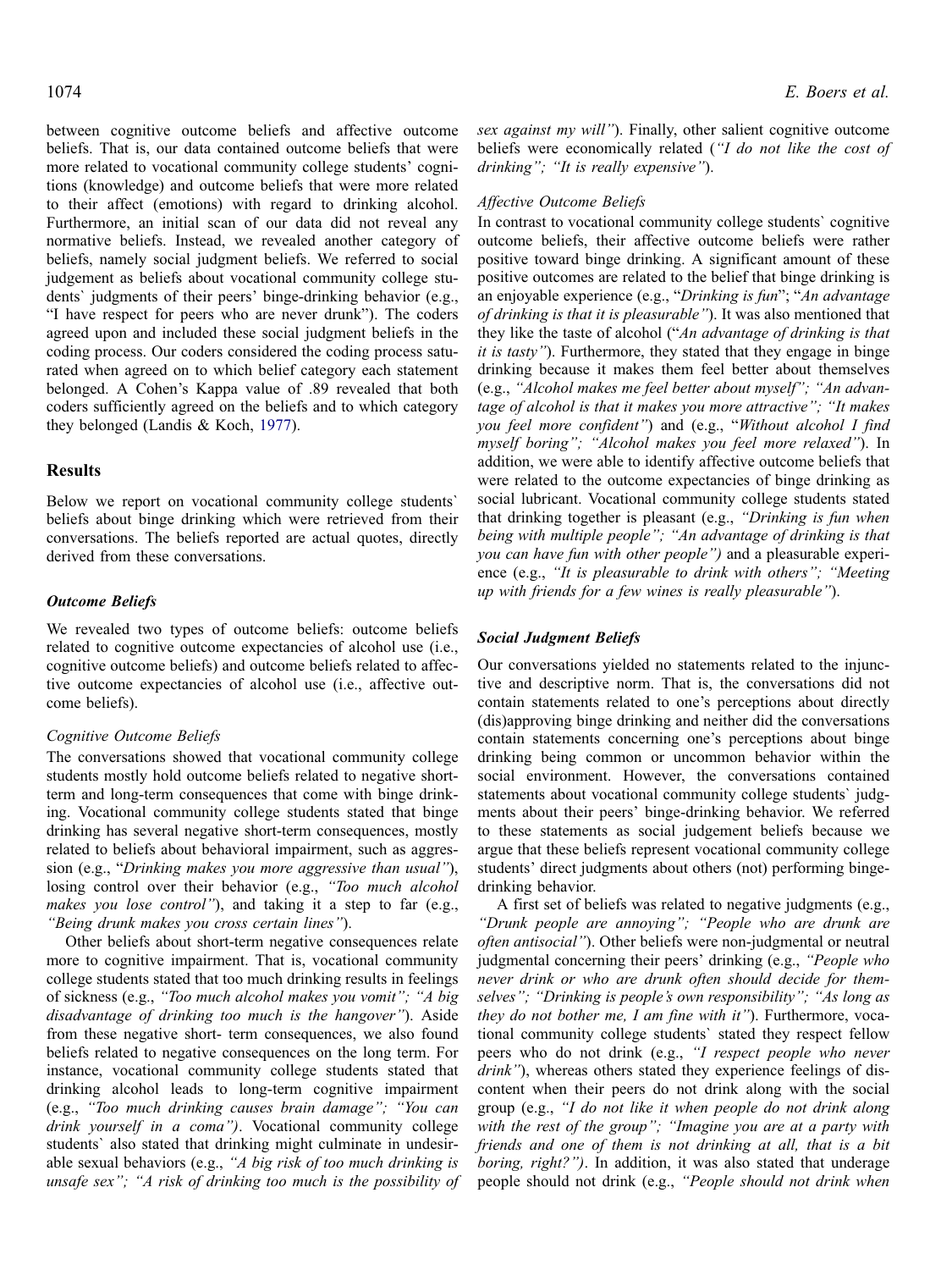they are underage"), that peers who are drunk too often are considered to be foolish and immature ("People who are drunk often are not so smart and should grow up"), and that peers who have a need for alcohol are boring (e.g., "I think it is a bit stupid when people claim they need alcohol. To me those people are simply boring").

#### Efficacy Beliefs

As to efficacy beliefs, vocational community college students stated they believe it not difficult to refrain from binge drinking (e.g., "I can do without drinking") and that it is possible to enjoy themselves without drinking (e.g., "It is also possible to have fun without drinking alcohol"; "I can enjoy myself with a soda too"). However, some vocational community college students stated they find it difficult not to drink because they are easy to persuade ("To be honest, I find it difficult not to drink. It depends on where I am, but generally I am easy to persuade"). Furthermore, it was noticed that vocational community college students (do not) know when to stop drinking ("I do not think it is hard not to drink because I know when to stop"; "I find it hard not to drink because I do not know when to stop"). The latter quote might be related to vocational community college students` beliefs that it is difficult to refrain from drinking when being in drinking company ("When everybody is drinking, I think it is hard not to drink, I start to feel like drinking myself"; "It is hard not to drink, when everybody drinks"; "Not drinking alcohol is especially hard when being in good company").

#### Discussion

To our knowledge, within the realm of interpersonal communication about health behaviors, the present study is the first to examine vocational community college students` beliefs about binge drinking. Our study reveals various salient beliefs, held by vocational community college students about binge drinking. We believe that these salient beliefs provide valuable input for future interventions targeting binge drinking among vocational community college. Furthermore, with caution, we reveal a set of beliefs, not yet identified in previous work about bingedrinking beliefs. In this study, we refer to this set of beliefs as social judgment beliefs.

#### The Revealing of Social Judgement Beliefs

The conversations did not contain any normative beliefs. That is, we did not identify any conversational statements that were directly related to one's perceptions of disapproval or approval of binge drinking (injunctive normative beliefs) or statements about one's perceptions on binge drinking being common or uncommon behavior (descriptive) normative beliefs. Instead, we identify social judgment beliefs. Social judgment beliefs refer to vocational community college students` positive, negative, or neutral judgments about their (non-)drinking peers. The most obvious explanation for the absence of norm beliefs and the presence of social judgment beliefs is that our instructions are more related to social judgement beliefs than to norm beliefs. That is, among other topics, we asked participants to talk about peers who are drunk often and peers who do not drink at all. It might be that the latter instruction elicited vocational community college students` judgements about their peers` drinking behavior, instead of their normative perceptions on binge-drinking behavior within their social environment. For example, participants explicitly judge peers who are drunk often as being annoying and antisocial. We do not rule out that a different instruction might have led to the discussion of norm beliefs (e.g., by asking participants about the frequency of binge-drinking behavior in their social environment). Nevertheless, our social judgement beliefs may be good indicators of how people perceive their fellow peers when they engage or do not engage in binge drinking. We believe that these social judgement beliefs stem from vocational community college students` binge-drinking experiences with, for instance, peers who behave annoying when being drunk and might therefore serve as valuable input for future interventions targeting vocational community college students` binge drinking. Thus, by revealing social judgement beliefs as a potentially unique set of beliefs underlying vocational community college students` binge drinking, we disclose a set of beliefs that, to our knowledge, has not been found before in research on binge drinking among adolescents and young adults, and vocational community college students in particular.

#### Targeting Vocational Community College Students` Salient Binge-Drinking Beliefs

<span id="page-4-0"></span>Fishbein and Yzer ([2003\)](#page-5-12) recommend three strategies to target beliefs. The first strategy is priming, that is reinforcing associations between beliefs and binge drinking that vocational community college students already hold in their memory. Priming might be a fruitful strategy when the majority of vocational community college students already associate binge drinking with certain beliefs (e.g., the beliefs which were also identified in previous studies), but when these beliefs are not activated when vocational community college students are exposed to binge drinking. Reinforcing the association between beliefs and binge drinking will increase the likelihood of the beliefs activated when vocational community college students are confronted with binge drinking. For example, one might prime the anticipated regret regarding cognitive impairment or undesired and potentially unhealthy sexual activities. The second strategy is to create new associations between binge drinking and beliefs that most adolescents do not yet hold (for example, the newly identified beliefs in our study; Ajzen, [2001](#page-5-13); Fishbein & Yzer, [2003\)](#page-5-12). This strategy is more challenging than priming, because, unlike priming, an association between binge drinking and new beliefs has to be created. Most promising might be to select negative beliefs that are already held by some, but not all, vocational community college students. The third and final strategy is to convince vocational community college students that the positive beliefs they have about binge drinking are false or at least less positive than they perceive. This strategy can be realized by developing an intervention in which the positive beliefs about binge drinking are being counter argued. However, changing existing associations is difficult and failure